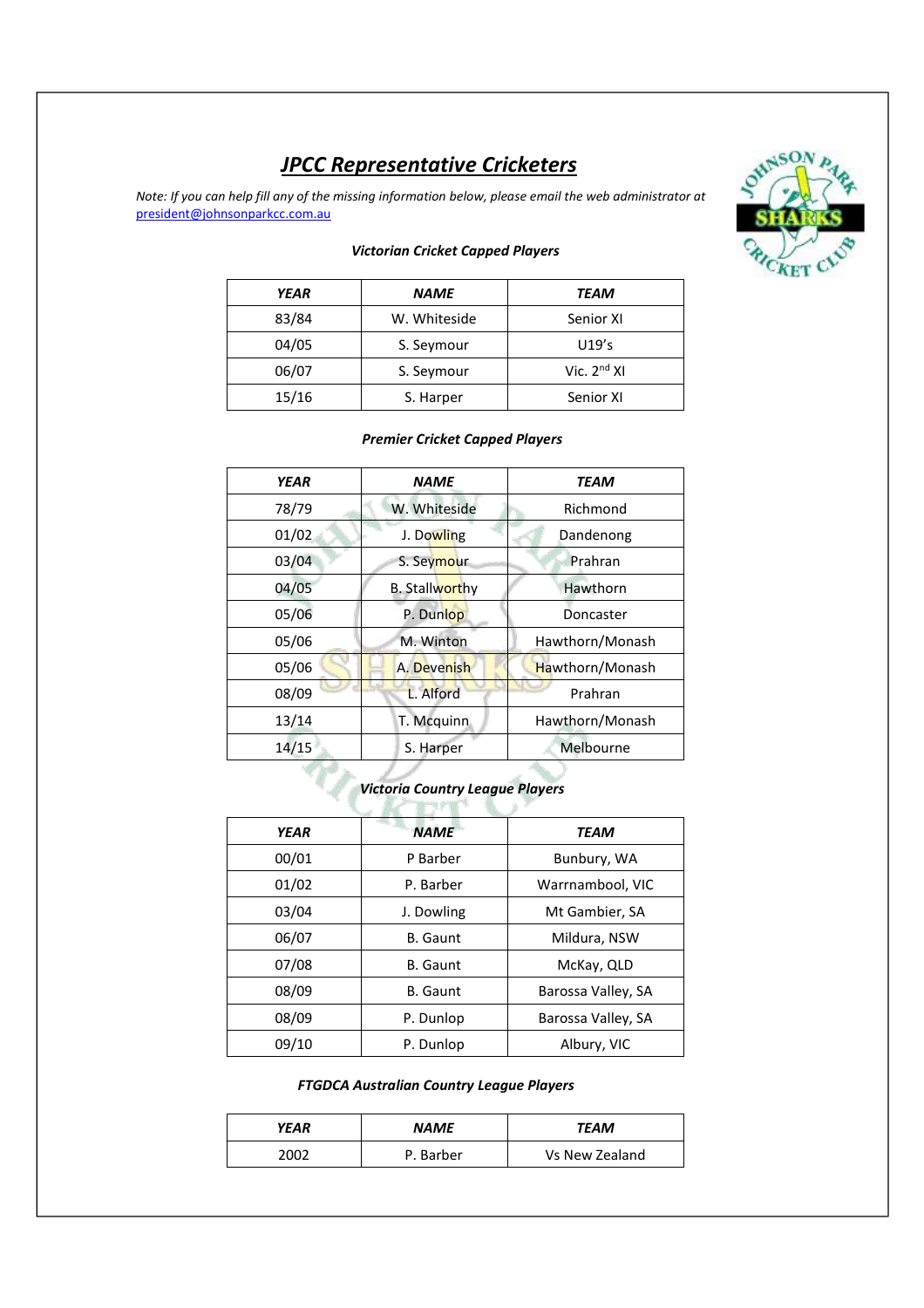#### *FTGDCA Victorian Country League Players*

| <b>YEAR</b> | <b>NAME</b> | TEAM  |
|-------------|-------------|-------|
| 05/06       | S. Bowen    | U21's |
| 06/07       | S. Bowen    | U21's |
| 06/07       | E. Hind     | U21's |
| 07/08       | S. Bowen    | U21's |
| 08/09       | S. Bowen    | U21's |
| 08/09       | D. Carman   | U21's |

#### *FTGDCA Victorian Country League Players*

| <b>YEAR</b> | <b>NAME</b>           | TEAM  |
|-------------|-----------------------|-------|
| 98/99       | J. Dowling            | U17's |
| 98/99       | D. Alford             | U17's |
| 00/01       | L. Alford             | U17's |
| 01/02       | <b>B.</b> Stallworthy | U17's |
| 01/02       | A. Walter             | U17's |
|             | Outor East Matro      |       |

## *Outer East Metro* B

| <b>YEAR</b> | <b>NAME</b>               | TEAM  |  |
|-------------|---------------------------|-------|--|
| 03/04       | <b>B.</b> Stallworthy (c) | U18's |  |
| 03/04       | S. Seymour                | U18's |  |
| 04/05       | S. Bowen                  | U18's |  |
| 05/06       | S. Bowen                  | U18's |  |
| 05/06       | P. Wilkinson              | U18's |  |
| 16/17       | <b>B.</b> Wright          | U18's |  |

#### *Outer East Metro*

| <b>YEAR</b>                  | <b>NAME</b>      | <b>TEAM</b> |
|------------------------------|------------------|-------------|
| 05/06                        | <b>B.</b> Walter | U15's       |
| 06/07                        | <b>B.</b> Walter | U15's       |
| 12/13<br>U14's<br>L. Saultry |                  |             |
| 12/13                        | J. Robertson     | U14's       |
| 12/13                        | C. Mcdonald      | U14's       |
| 13/14                        | L. Saultry       | U15's       |
| 14/15                        | L. Saultry       | U15's       |
| 15/16                        | L. Saultry       | U16's       |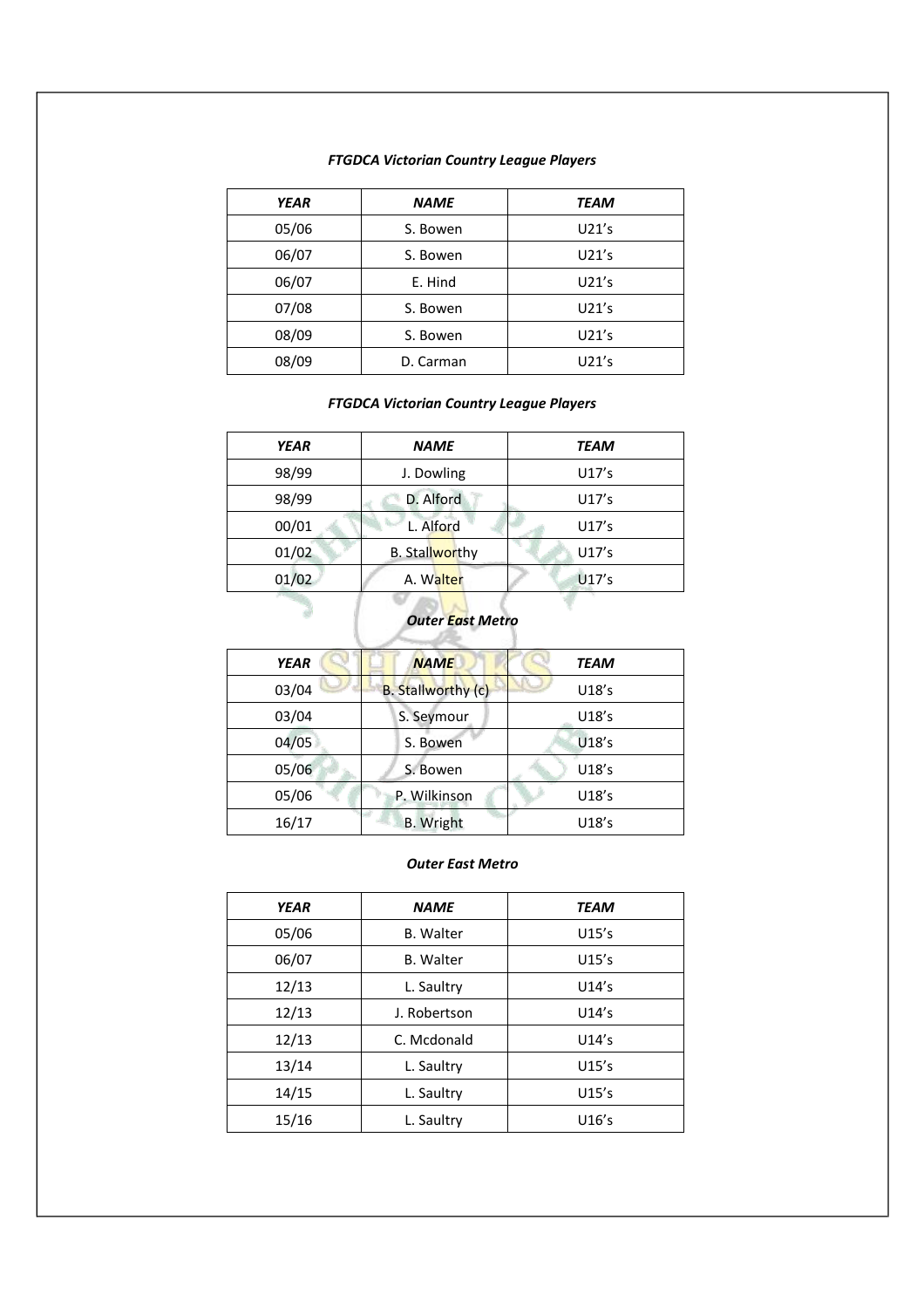| <b>YEAR</b> | <b>NAME</b>           | <b>YEAR</b> | <b>NAME</b>           |
|-------------|-----------------------|-------------|-----------------------|
| 92/93       | C. Clauscen           | 07/08       | S. Bowen              |
| 92/93       | R. O'Neill            | 07/08       | C. Wilkinson [M]      |
| 93/94       | J. Dantini            | 08/09       | S. Bowen              |
| 93/94       | M. Francis            | 08/09       | T. Reid               |
| 94/95       | S. Kreltshziem        | 08/09       | P. Dunlop             |
| 96/97       | S. Kreltshziem        | 08/09       | C. Wilkinson [M]      |
| 96/97       | C. Wilkinson          | 09/10       | P. Dunlop             |
| 97/98       | C. Wilkinson [M]      | 09/10       | <b>B.</b> Gaunt       |
| 99/00       | <b>B.</b> Gaunt       | 09/10       | C. Wilkinson [M]      |
| 00/01       | <b>B.</b> Gaunt       | 10/11       | P. Dunlop             |
| 00/01       | P. Barber             | 10/11       | A. West               |
| 01/02       | P. Barber             | 10/11       | M. Winton             |
| 02/03       | P. Barber             | 10/11       | C. Wilkinson [M]      |
| 02/03       | S. Seymour            | 11/12       | A. Devenish           |
| 02/03       | <b>B.</b> Stallworthy | 11/12       | T. Gstrein            |
| 02/03       | A. Walter             | 11/12       | C. Wilkinson [M]      |
| 03/04       | P. Wilkinson          | 12/13       | A. Devenish [C]       |
| 03/04       | S. Bowen              | 12/13       | A. Dobb               |
| 03/04       | <b>B.</b> Gaunt       | 12/13       | S. Devenish           |
| 03/04       | C. Wilkinson [M]      | 12/13       | C. Wilkinson [M]      |
| 03/04       | C. Wenham             | 13/14       | B. Stallworthy [C]    |
| 04/05       | C. Wilkinson [M]      | 13/14       | M. Weightman          |
| 04/05       | D. Samaraweera        | 13/14       | C. Wilkinson [M]      |
| 04/05       | J. Dowling            | 14/15       | B. Stallworthy [C]    |
| 04/05       | S. Bowen              | 14/15       | A. Devenish           |
| 04/05       | P. Wilkinson          | 14/15       | M. Weightman          |
| 05/06       | D. Samaraweera        | 14/15       | R. Cox                |
| 05/06       | <b>B.</b> Gaunt       | 14/15       | C. Wilkinson [M]      |
| 05/06       | S. Bowen              | 15/16       | C. Wilkinson [M]      |
| 05/06       | P. Wilkinson          | 16/17       | <b>B. Stallworthy</b> |
| 05/06       | C. Wilkinson [M]      | 16/17       | A. Clarke             |
| 06/07       | T. Reid               | 17/18       | S. Devenish           |
| 06/07       | <b>B.</b> Gaunt       | 17/18       | R. Cox                |
| 06/07       | S. Bowen              | 17/18       | T. Nash               |
| 06/07       | E. Hind               | 17/18       | J. Whetstone          |

### *FTGDCA Country Week Players ([m] denotes Manager)*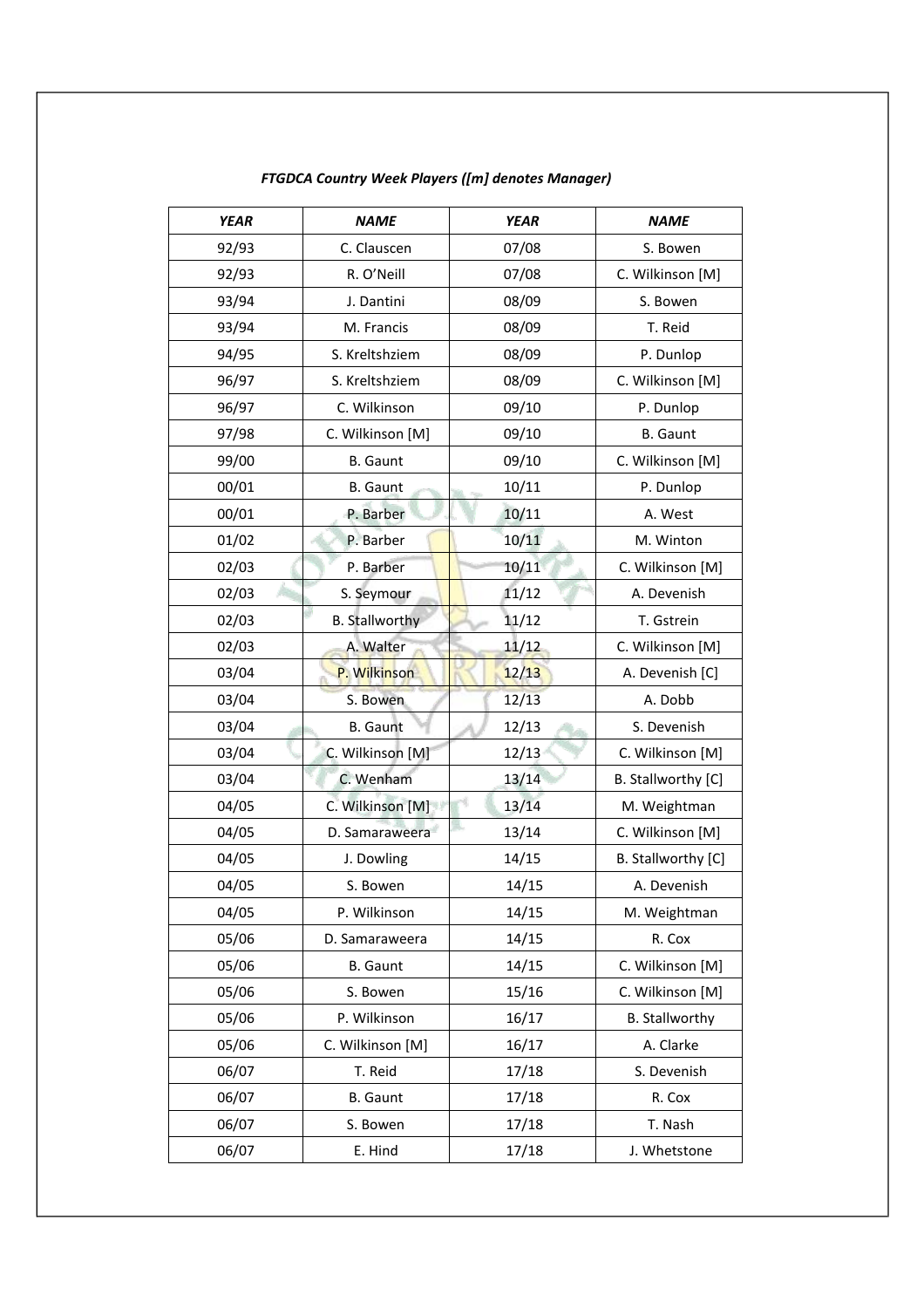| 06/07 | C. Wilkinson [M] | 17/18 | C. Wilkinson [M] |
|-------|------------------|-------|------------------|
| 07/08 | <b>B.</b> Gaunt  |       |                  |

#### *Bendigo Country Week*

| <b>YEAR</b> | <b>NAME</b>       | <b>TEAM</b>    |  |
|-------------|-------------------|----------------|--|
| 07/08       | S. Bowen          |                |  |
| 07/08       | D. Carman         |                |  |
| 08/09       | T. Gstrein        |                |  |
| 08/09       | D. Carman         |                |  |
| 08/09       | S. Bowen          |                |  |
| 09/10       | A. Burgess        |                |  |
| 09/10       | S. Bowen          |                |  |
| 10/11       | A. West           |                |  |
| 11/12       | T. Gstrein        |                |  |
| 11/12       | U. Arif           |                |  |
| 11/12       | <b>B.</b> Rodgers | (Trainer)      |  |
| 11/12       | C. Wilkinson      | (Team Manager) |  |
| 12/13       | A. Dobb           |                |  |
| 12/13       | C. Bourke         |                |  |
| 12/13       | S. Devenish       |                |  |
| 12/13       | C. Wilkinson      | (Team Manager) |  |
| 13/14       | M. Weightman      |                |  |
| 13/14       | C. Bourke         |                |  |
| 13/14       | C. Wilkinson      | (Team Manager) |  |
| 14/15       | C. Wilkinson      | (Team Manager) |  |
| 15/16       | S. Devenish       |                |  |
| 15/16       | <b>B.</b> Wright  |                |  |
| 15/16       | C. Wilkinson      | (Team Manager) |  |
| 16/17       | A. Clarke         |                |  |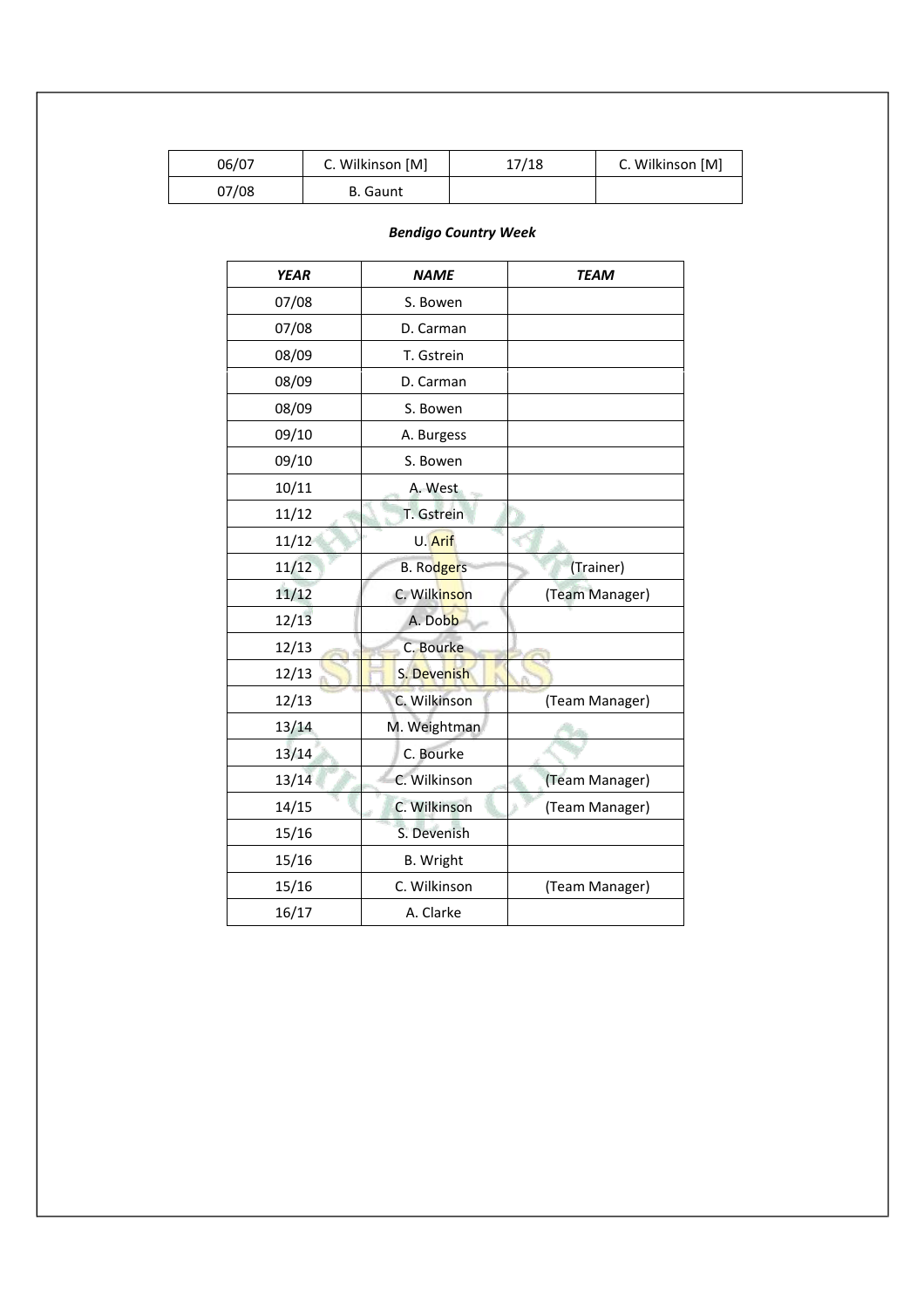| <b>YEAR</b> | <b>NAME</b>           | <b>YEAR</b> | <b>NAME</b>  |
|-------------|-----------------------|-------------|--------------|
| 01/02       | <b>B. Stallworthy</b> | 12/13       | J. Dunstone  |
| 01/02       | M. Winton             | 12/13       | T. Nash      |
| 01/02       | S. Seymour            | 12/13       | A. Cosentino |
| 01/02       | A. Walter             | 12/13       | R. Carter    |
| 01/02       | A. Devenish           | 13/14       | R. Cox       |
| 03/04       | G. Stallworthy [C]    |             |              |
| 03/04       | G. Stuckey            |             |              |
| 03/04       | A. Merbach            |             |              |
| 03/04       | S. Bowen              |             |              |
| 03/04       | P. Wilkinson          |             |              |
| 03/04       | W. Murphy             |             |              |
| 04/05       | G. Stallworthy [C]    |             |              |
| 04/05       | P. Wilkinson          |             |              |
| 04/05       | L. Perry              |             |              |
| 04/05       | S. Bowen              |             |              |
| 04/05       | M. Kershaw            |             |              |
| 05/06       | C. Wilkinson [C]      |             |              |
| 05/06       | P. Wilkinson          |             |              |
| 05/06       | S. Bowen              |             |              |
| 06/07       | C. Wilkinson [C       |             |              |
| 06/07       | T. McQuinn            |             |              |
| 06/07       | C. Bourke             | 21/22       | A. Pindoriya |
| 06/07       | 写户<br>K. Murphy       | 21/22       | A. Vekaria   |
| 07/08       | J. Hall               | 21/22       | C. Hill      |
| 07/08       | D. Carman             |             |              |
| 07/08       | T. Whilesmith         |             |              |
| 07/08       | C. Wilkinson [C]      |             |              |
| 08/09       | D. Devenish           |             |              |
| 09/10       | S. Devenish           |             |              |
| 10/11       | T. Barrington         |             |              |
| 10/11       | J. Gstrein            |             |              |
| 10/11       | S. Roy                |             |              |

#### *FTGDCA Under 18's Players ([C] denotes Coach)*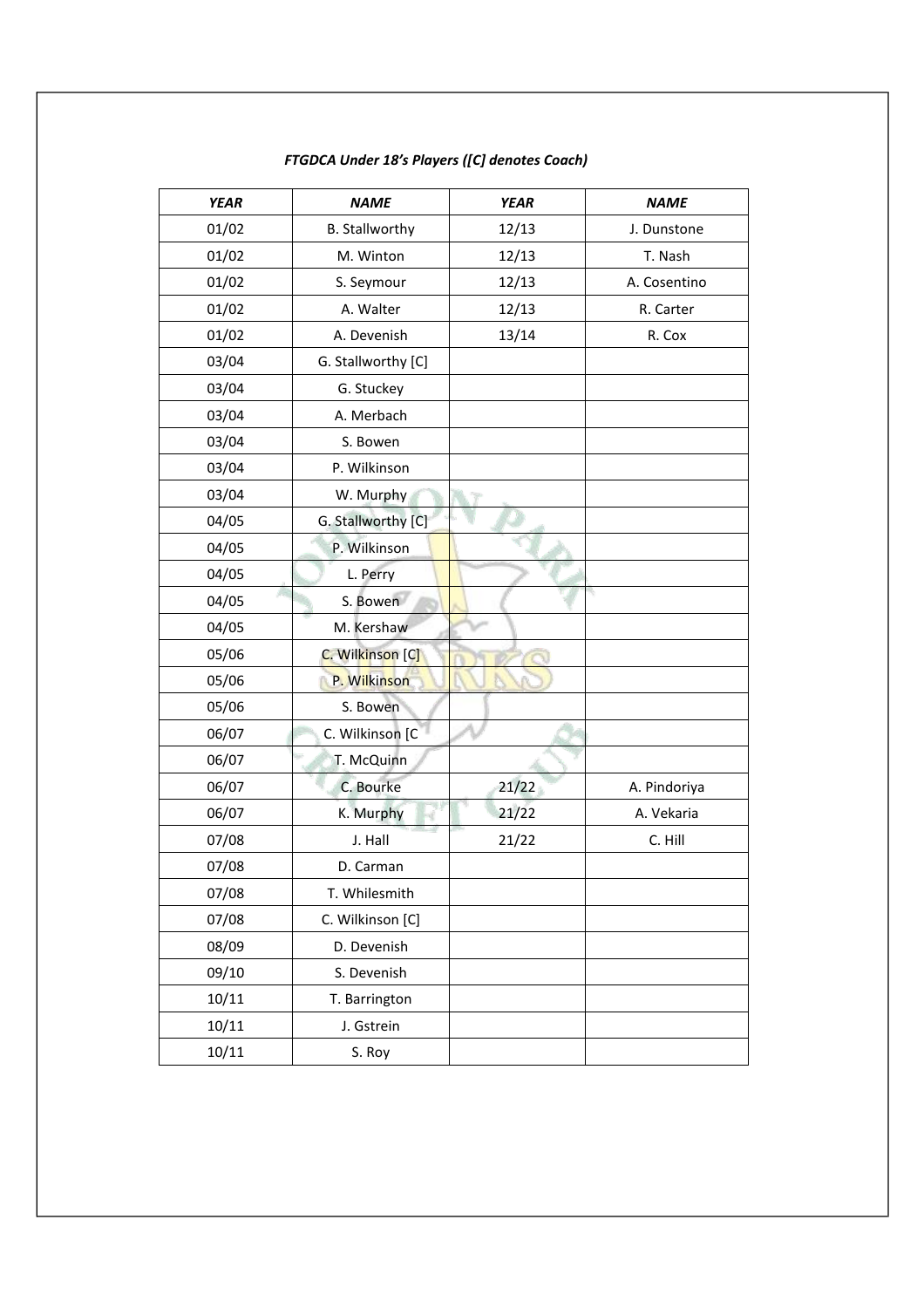| <b>YEAR</b> | <b>NAME</b>           | <b>TEAM</b>              |
|-------------|-----------------------|--------------------------|
| 73/74       | M. Christie           | Hawthorn                 |
| 75/76       | P. Mills              | South Melbourne          |
| 75/76       | W. Whiteside          | Richmond                 |
| 75/76       | M. Francis            | Richmond                 |
| 80/81       | M. O'Neill            | Richmond                 |
| 88/89       | D. Senn               | Richmond                 |
| 90/91       | D. Senn               | Richmond                 |
| 96/97       | P. Dalton             | Camberwell               |
| 97/98       | D. Alford             | Carlton                  |
| 97/98       | J. Dowling            | Dandenong                |
| 99/00       | <b>B.</b> Wise        | Prahran                  |
| 99/00       | K. Kensley            | Hawthorn Waverley        |
| 99/00       | P. Dunlop             | Hawthorn Waverley        |
| 00/01       | L. Alford             | Melbourne                |
| 01/02       | <b>B. Stallworthy</b> | <b>Fitzroy Doncaster</b> |
| 01/02       | A. Walter             | <b>Fitzroy Doncaster</b> |
| 01/02       | S. Seymour            | <b>Fitzroy Doncaster</b> |
| 01/02       | A. Devenish           | <b>Fitzroy Doncaster</b> |
| 01/02       | L. Alford             | Melbourne                |
| 03/04       | S. Bowen              | Ringwood                 |
| 04/05       | S. Bowen              | Ringwood                 |
|             |                       |                          |

#### *Dowling Shield Under 16's Players*

*FTGDCA Under 16's ( [C] denotes Coach ) ([C\*} denotes Captain)*

| YEAR  | <i><b>NAME</b></i> |
|-------|--------------------|
| 01/02 | G. Stallworthy [C] |
| 01/02 | D. Winstone [C*]   |
| 01/02 | M. Winton          |
| 02/03 | C. Wilkinson [C]   |
| 02/03 | P. Wilkinson       |
| 02/03 | S. Bowen           |
| 02/03 | A. Merbach         |
| 02/03 | W. Murphy          |
| 03/04 | C. Wilkinson [C]   |
| 03/04 | P. Wilkinson [C*]  |
| 03/04 | L. Perry           |
|       |                    |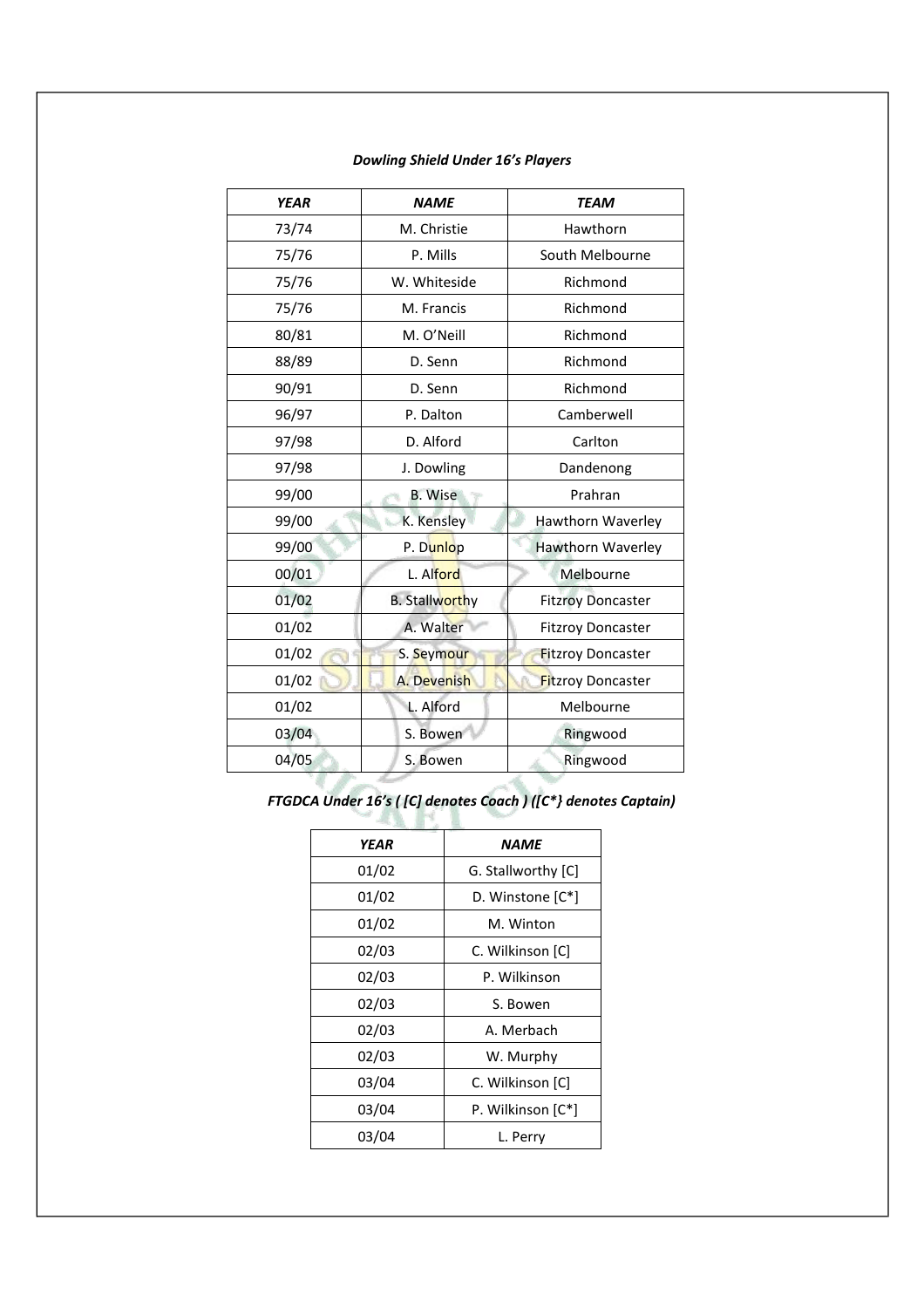| 03/04 | C. Devenish       |
|-------|-------------------|
| 03/04 | K. Murphy         |
| 04/05 | G. Murphy [C]     |
| 04/05 | K. Murphy [C*]    |
| 04/05 | C. Bourke         |
| 04/05 | S. Srinivasan     |
| 04/05 | T. McQuinn        |
| 05/06 | G. Murphy [C]     |
| 05/06 | C. Bourke         |
| 05/06 | S. Srinivasan     |
| 05/06 | T. McQuinn        |
| 06/07 | G. Murphy [C]     |
| 06/07 | J. Hall $[C^*]$   |
| 06/07 | D. Devenish       |
| 06/07 | D. Carman         |
| 07/08 | G. Murphy [C]     |
| 07/08 | T. Gstrein        |
| 08/09 | S. Devenish       |
| 10/11 | J. Gstrein [C]    |
| 13/14 | <b>T.</b> Gstrein |
| 13/14 | R. Saultry        |
| 14/15 | L. Francis        |
| 14/15 | <b>B.</b> Wright  |
| 20/21 | P. Hirani         |
| 20/21 | A. Vekaria        |
|       |                   |

*Victoria Under 15's Girls Representative*

| YEAR  | <b>NAME</b> |
|-------|-------------|
| 10/11 | K. Black    |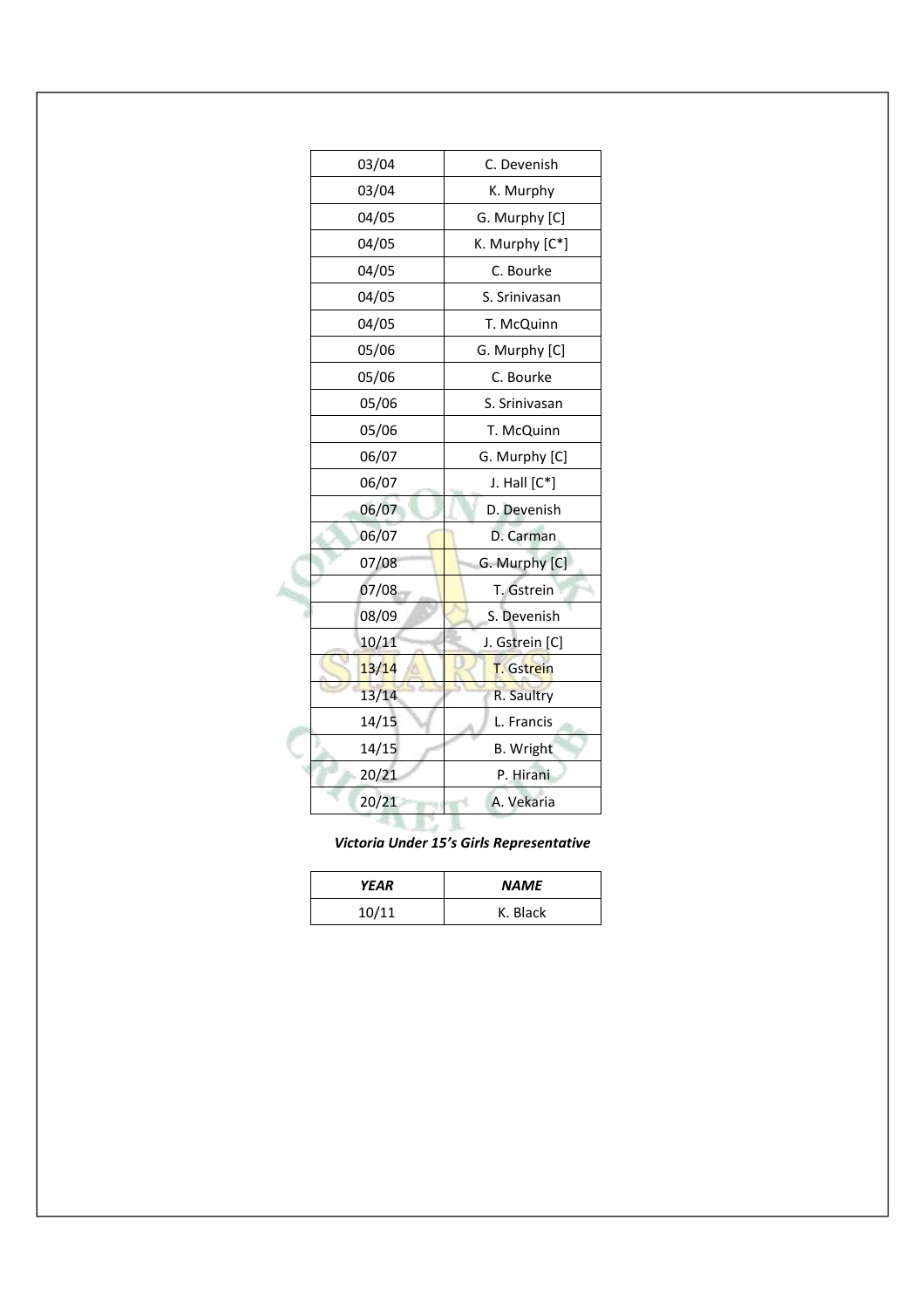| <b>YEAR</b> | <i><b>NAME</b></i> |
|-------------|--------------------|
| 00/01       | P. Wilkinson       |
| 00/01       | S. Bowen           |
| 01/02       | C. Wilkinson [C]   |
| 01/02       | P. Wilkinson       |
| 01/02       | L. Perry           |
| 01/02       | K. Collins         |
| 03/04       | C. Bourke          |
| 03/04       | S. Srinivasan      |
| 04/05       | J. Rickard         |
| 06/07       | S. Devenish        |
| 10/11       | Trav. Gstrein      |
| 12/13       | L. Francis         |
| 12/13       | <b>B.</b> Wright   |
| 12/13       | L. Walter          |
| 13/14       | J. Robertson       |

### *FTGDCA Under 14's ([C] denotes Coach)*

# *FTGDCA Under 12's ([C] denotes Coach)*

| <b>YEAR</b> | <b>NAME</b>   |
|-------------|---------------|
| 03/04       | J. Rickard    |
| 03/04       | S. Devenish   |
| 10/11       | L. Francis    |
| 10/11       | C. MacDonald  |
| 10/11       | A. Grenda     |
| 12/13       | N. Hart       |
| 13/14       | N. Hart       |
| 13/14       | M. Barrington |
| 13/14       | J. Dale       |
| 13/14       | C. Brown      |
| 21/22       | C. Dooley     |
| 21/22       | J. Sim        |
|             |               |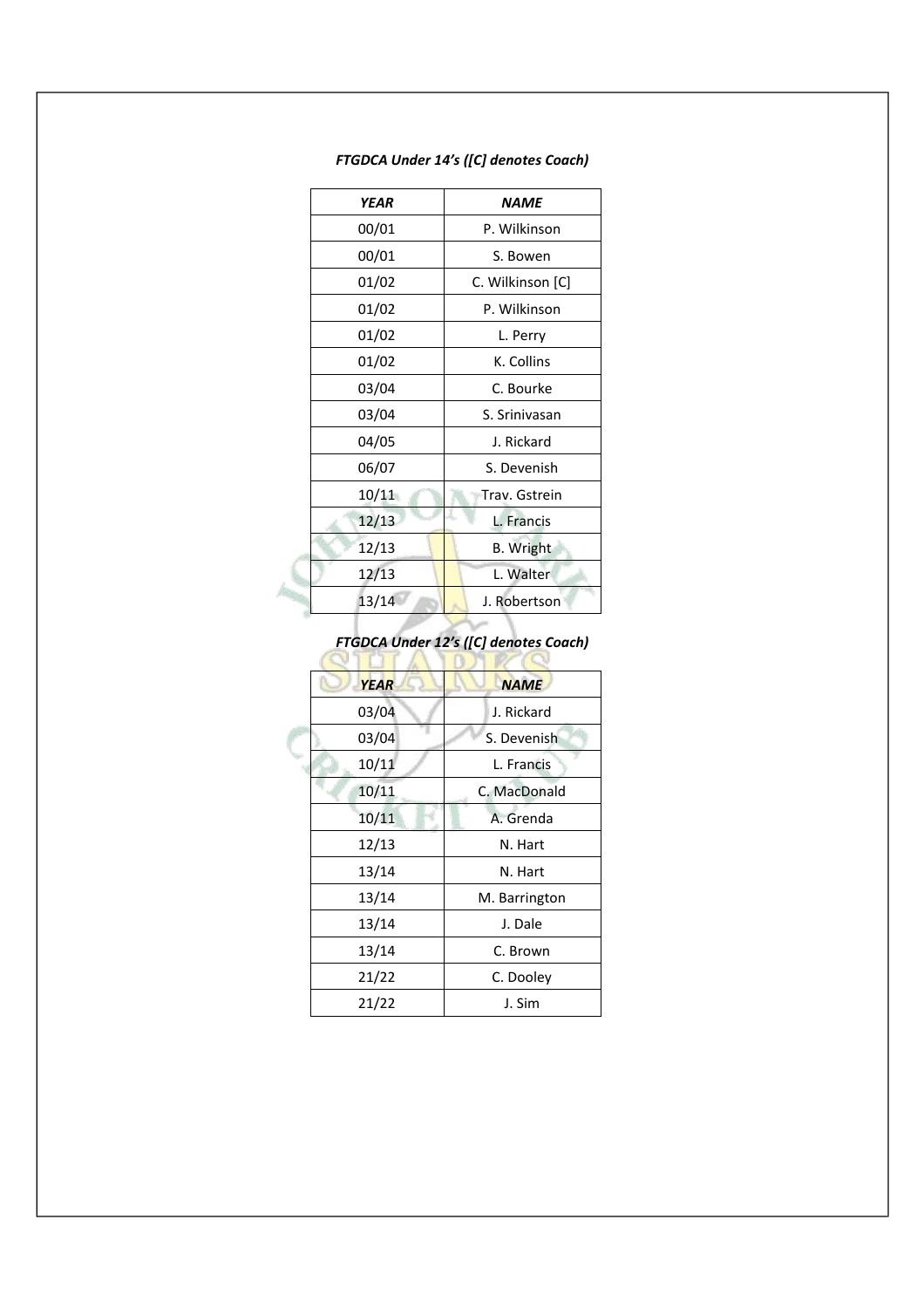| <b>YEAR</b> | <b>NAME</b>           |
|-------------|-----------------------|
| 76/77       | R. O'Neill            |
| 99/00       | <b>B. Stallworthy</b> |
| 99/00       | A. Devenish           |
| 99/00       | L. Alford             |
| 99/00       | S. Seymour            |
| 00/01       | J. Singh              |
| 00/01       | M. Matchado           |
| 01/02       | S. Bowen              |
| 02/03       | K. Collins            |
| 03/04       | <b>B.</b> Walter      |
| 03/04       | D. Devenish           |
| 03/04       | M. Barnes             |
| 04/05       | <b>B.</b> Walter      |
| 04/05       | D. Devenish           |
| 04/05       | M. Burns              |
| 05/06       | <b>B.</b> Walter      |
| 06/07       | <b>B. Walter</b>      |
| 07/08       | S. Devenish           |
| 09/10       | J. Gstrein            |
| 11/12       | Tys. Barrington       |
| 12/13       | B. Wright             |
| 13/14       | J. Robertson          |
|             |                       |

*Bayswater HATCH Under 14's ([C] denotes Coach)*